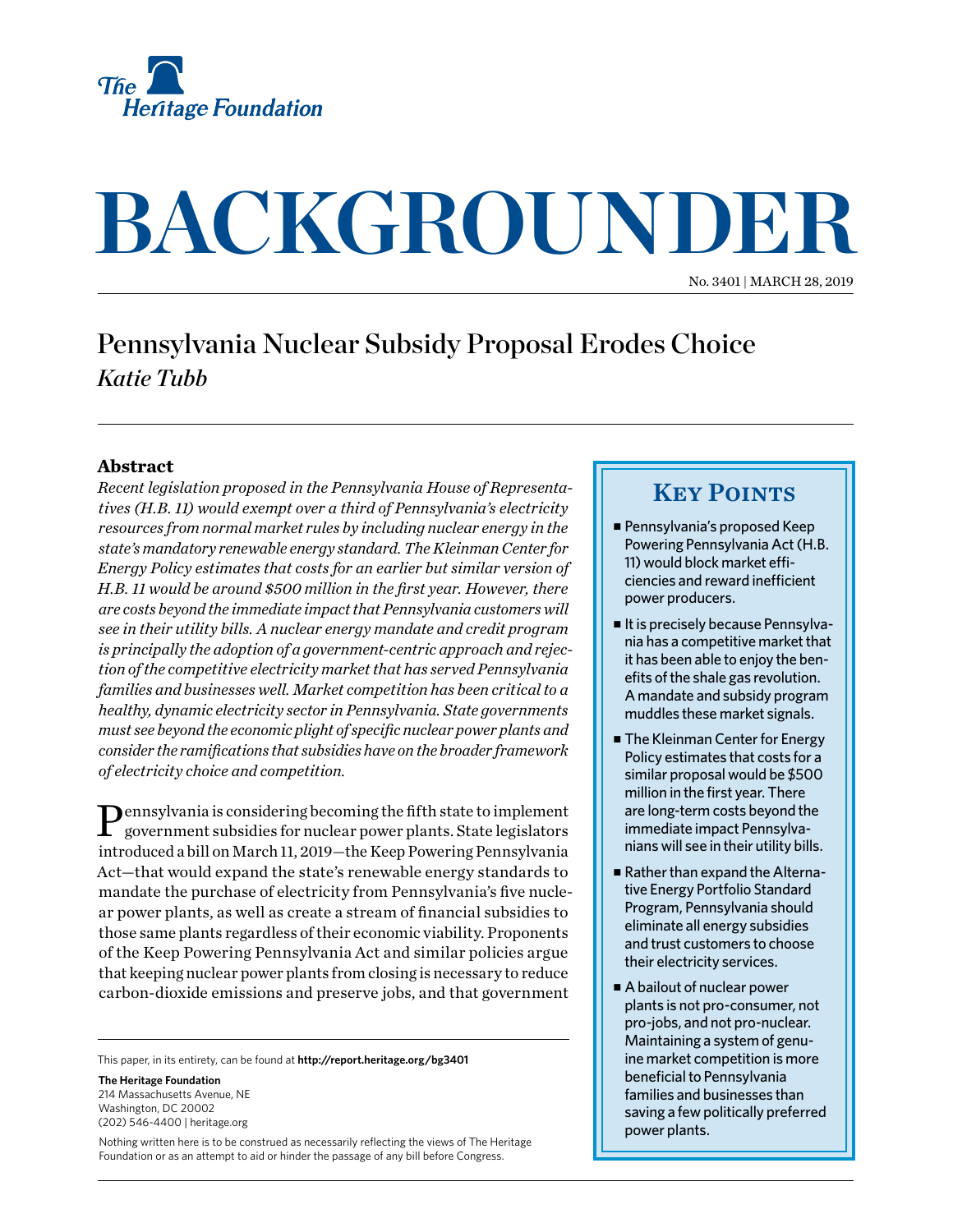#### CHART 1

### **The Dynamic Terrain of Pennsylvania's Electricity Sector**

One-third of Pennsylvania's coal plants have closed since 2010, and natural gas has expanded to fill the gap.

SHARE OF PENNSYLVANIA'S NET ENERGY GENERATION BY ENERGY SOURCE



SOURCE: U.S. Energy Information Administration, "1990–2017 Net Generation by State by Type of Producer by Energy Source (EIA-906, EIA-920, and EIA-923)," https://www.eia.gov/electricity/data/state/ (accessed March 20, 2019).

BG4301 heritage.org

subsidies are less costly than the lost economic activity from allowing uncompetitive plants to close.<sup>1</sup>

Such thinking is short-sighted. Yes, nuclear power emits no air pollutants or carbon-dioxide emissions and is a reliable, energy-dense source of power that produces hundreds of megawatts for decades with very little physical footprint. However, state governments must see beyond the immediate economic plight of specific nuclear power plants and consider the ramifications that taxpayer subsidies have on the broader framework of electricity choice and competition, which has greatly benefitted Pennsylvania's residents and businesses.

#### **The State of Pennsylvania's Electricity Sector**

Pennsylvania's electricity sector has changed considerably over the past several decades, especially given the commonwealth's decision to move from state-sanctioned monopolies to competitive electricity markets in 1996. Like in the rest of the country, electricity consumption in Pennsylvania has remained flat or decreased after years of growth and is expected to continue decreasing over the next five years.2 Carbon-dioxide emissions have fallen 23 percent since 1980.<sup>3</sup> Since 2010, one-third of Pennsylva-

<sup>1.</sup> Thomas L. Mehaffie III, "House Co-Sponsorship Memoranda: Updating the Pennsylvania Alternative Energy Portfolio Standards (AEPS) Act," Pennsylvania House of Representatives, February 4, 2019, https://www.legis.state.pa.us//cfdocs/Legis/CSM/showMemoPublic.cfm?chamber =H&SPick=20190&cosponId=28184 (accessed March 19, 2019).

<sup>2.</sup> Consumption fell 1.6 percent in 2017 and is expected to decrease 0.41 percent annually. David Washko, *Electric Power Outlook for Pennsylvania 2017–2022*, Pennsylvania Public Utility Commission, August 2018, pp. 20 and 21, http://www.puc.state.pa.us/General/publications\_reports/ pdf/EPO\_2018.pdf (accessed March 19, 2019).

<sup>3.</sup> U.S. Energy Information Administration, State Carbon Dioxide Emissions Data, October 31, 2018, https://www.eia.gov/environment/ emissions/state/ (accessed March 19, 2019).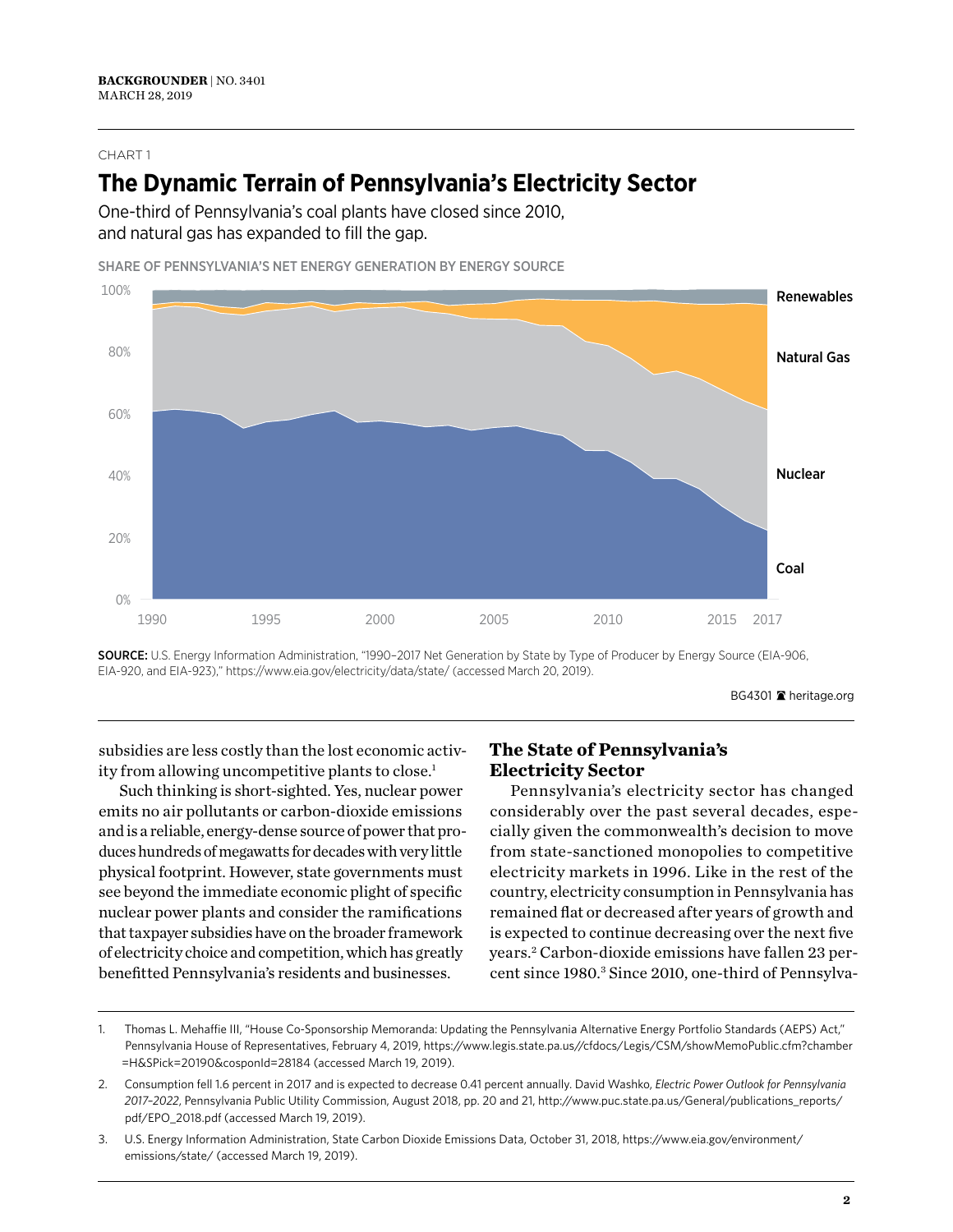#### TABLE 1

## **Three Mile Island an Outlier in Pennsylvania Nuclear Power**

|                   | Unit Costs per MWh, 2017 | Unit Surplus per MWh, 2017 | <b>Unit Forward Annual Surplus in</b><br><b>Millions of Dollars, 2021</b> |
|-------------------|--------------------------|----------------------------|---------------------------------------------------------------------------|
| Beaver Valley     | \$30.89                  | \$2.10                     | \$53.40                                                                   |
| Limerick          | \$30.89                  | \$1.10                     | \$85.20                                                                   |
| Peach Bottom      | \$30.89                  | \$0.80                     | \$40.80                                                                   |
| Susquehanna       | \$30.89                  | \$1,20                     | \$36.00                                                                   |
| Three Mile Island | \$42.66                  | $-$10.60$                  | $- $73.20$                                                                |

SOURCE: Monitoring Analytics, "PJM State of the Market–2017," November 8, 2018, pp. 329–332, http://www.monitoringanalytics.com/reports/ PJM\_State\_of\_the\_Market/2018/2018q3-som-pjm.pdf (accessed March 19, 2019).

BG4301 heritage.org

nia's coal plants have closed, and natural gas has gone from an irrelevant source of electricity to meeting over 34 percent of Pennsylvania's electricity needs.4

Even with announced closures, Pennsylvanians will have sufficient access to reliable electricity in the future. In its *Electric Power Outlook for Pennsylvania 2017–2022*, the Public Utility Commission concluded "that sufficient generation, transmission and distribution capacity exists to reasonably meet the needs of Pennsylvania's electricity consumers for the foreseeable future."5 The same study reports that over 2,000 megawatts (MW) of generating capacity were retired in 2017, but that over 9,600 MW were being built—more than in any of the past four years.6 PJM, the regional electricity transmission and reliability organization in which Pennsylvania participates, has 14,000 MW of excess reserves, and the North American Electric Reliability Corporation states that the PJM region has sufficient reserves through 2027, even with announced closures.<sup>7</sup>

#### **Pennsylvania's Nuclear Bailout Proposal**

The Keep Powering Pennsylvania Act, H.B. 11, expands Pennsylvania's Alternative Energy Portfolio Standard Program to include nuclear energy.8 Adopted in 2004, the existing program requires that 18 percent of electricity come from renewable energy technologies by 2021. Of that, 8 percent must come from Tier I resources,<sup>9</sup> and 10 percent from Tier II.<sup>10</sup> Legislation would create a Tier III principally focused on a nuclear energy credit program. Distribution companies must purchase credits for half the electricity sold in their region by Tier III qualifying companies, or be penalized with compliance payments, which

4. U.S. Energy Information Administration, "Pennsylvania State Profile and Energy Estimates–Supply and Distribution," February 21, 2019, https:// www.eia.gov/state/data.php?sid=PA#SupplyDistribution (accessed March 19, 2019).

6. Ibid., p. 51.

7. Monitoring Analytics, "PJM State of the Market–2017," November 8, 2018, pp. 41 and 42, http://www.monitoringanalytics.com/reports/ PJM\_State\_of\_the\_Market/2018/2018q3-som-pjm.pdf (accessed March 19, 2019). See also Washko, *Electric Power Outlook*, p. iii.

- 8. House Bill No. 11, General Assembly of Pennsylvania, Session of 2019, https://www.legis.state.pa.us/cfdocs/billInfo/billInfo.cfm?sYear=2019& sInd=0&body=H&type=B&bn=0011 (accessed March 19, 2019).
- 9. Tier 1 resources include photovoltaic energy, solar-thermal energy, wind, low-impact hydro, geothermal, biomass, wood pulping and manufacturing byproducts from energy facilities within the state, biologically derived methane gas, coal-mine methane, and fuel cells. Pennsylvania Alternative Energy Credit Program, "About AEPS," Pennsylvania Public Utility Commission, https://www.pennaeps.com/ aboutaeps/ (accessed March 19, 2019).
- 10. Tier II resources include waste coal, distributed generation (DG) systems less than 5 MW in capacity, demand-side management, large-scale hydro, municipal solid waste, wood pulping and manufacturing byproducts from energy facilities located outside the state, useful thermal energy, and integrated gasification combined cycle (IGCC) coal technology. Ibid.

<sup>5.</sup> Washko, *Electric Power Outlook*, p. iii.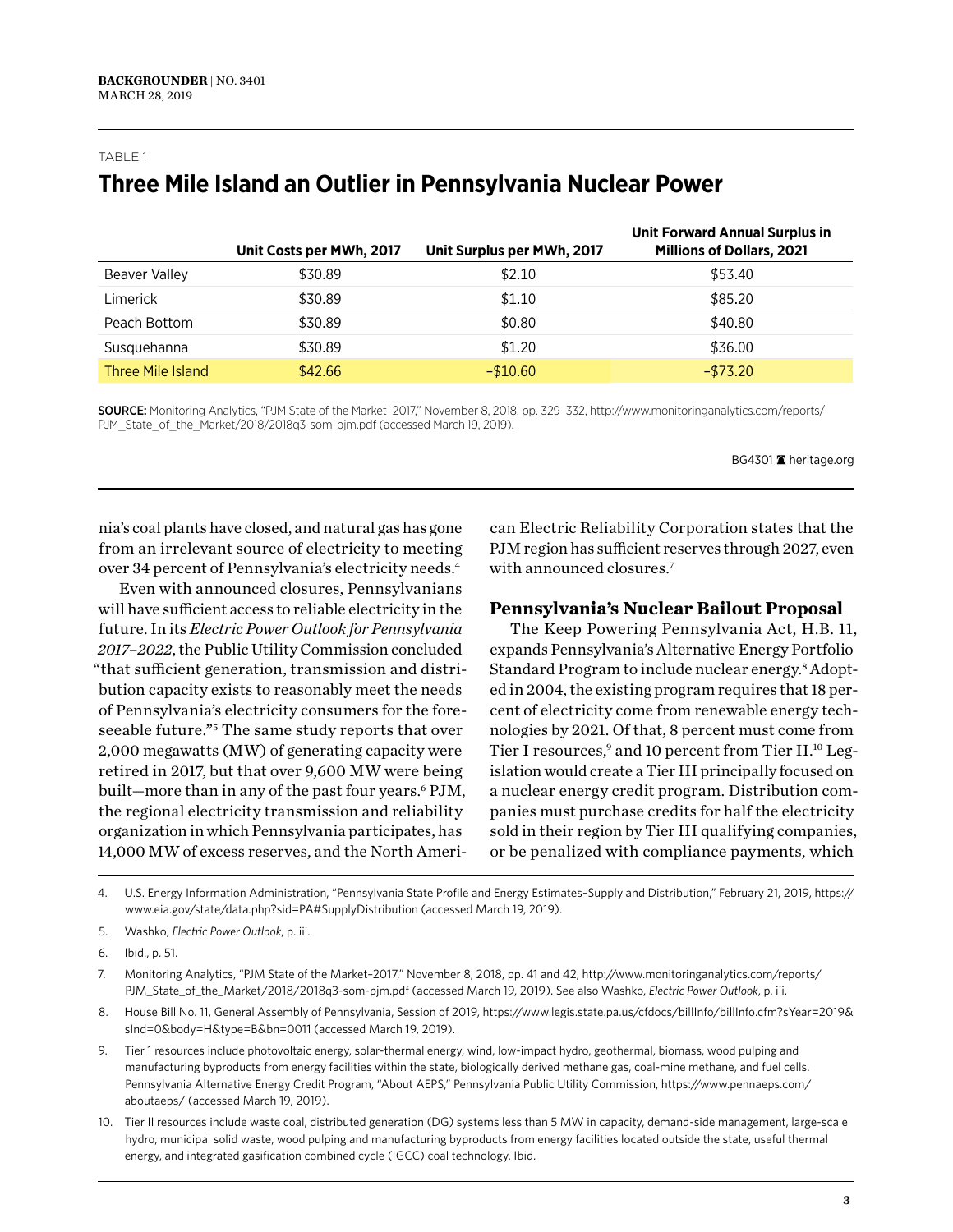will be split between the existing sustainable energy fund and Tier III qualifying companies. The program would end with implementation of a carbon-dioxide tax of at least \$15 per ton.

The legislation intends to prevent the closure of the five nuclear power plants operating in Pennsylvania. Of these, Exelon has announced plans to close Three Mile Island in October 2019, and FirstEnergy has announced plans to close Beaver Valley in 2021 as part of a 2016 decision to divest its power-generating assets. $<sup>11</sup>$ </sup>

#### **The Varied Costs of a Subsidy Program**

There are obvious and immediate costs of mandating purchases of electricity from certain power plants. The Kleinman Center for Energy Policy at the University of Pennsylvania estimates that costs for an earlier but similar version of H.B. 11 would be around \$500 million in the first year.<sup>12</sup>

However, there are costs beyond the immediate impact that Pennsylvania customers will see in their utility bills. A nuclear energy mandate and credit program is principally the adoption of a government-centric approach and rejection of the competitive electricity market that has served Pennsylvania families and businesses well. Subsidy and mandate programs:

**1. Are patently unfair to past investors and chill future investment.** Companies have made investments in the past decade anticipating Pennsylvania customer needs with the confidence that they and their competitors would both abide by market rules.13 Legislators engage in "bait and switch" by proposing new rules that socialize certain costs across customers and exempt 44 percent of Pennsylvania's market (representing renewables and nuclear) from having to compete for customers. Political interventions also destroy future investment confidence in the face of ever-changing and arbitrary political winds. While mandating the purchase of nuclear energy will save those jobs for a time, it will also prevent the creation of others.

**2. Create a barrier to entry that discourages organic innovation.** Technology and energy-sourceneutral competition in electricity markets allows the endless creativity of people to meet customer energy needs and preferences while protecting customers from unwise investments. In contrast, a governmentcentric electricity sector is a "fundamentally permission-based system" where investments require highly political negotiations and approval from commissioners, or legislatures subsidize investment in the hopes of forcing adoption of politically preferred technologies.14 New entry is challenging enough, especially for smaller, innovative companies with new technologies and products. Companies would face an additional barrier to entry if government insulates uneconomic competitors.

**3. Stifle healthy competitive pressure.** Competitive markets force power suppliers and investors to consider the costs and benefits to their customers and incentivize discipline to be more efficient—in operations, investments, and regulatory compliance than competitors. Government-centric approaches use policy to guarantee that some, if not all, costs of service are covered, thus reducing incentives to cut costs beyond what is politically necessary.15

Market pressure has been good even for the nuclear industry. For example, in direct response to tough economic competition, the Nuclear Energy Institute organized nuclear power plants nationally to find operating efficiencies that ultimately reduced costs by 19 percent, resulting in \$1.6 billion in savings.<sup>16</sup> Nucle-

- 13. Monitoring Analytics, "PJM State of the Market," pp. 41 and 42.
- 14. Michael Giberson and Lynne Kiesling, "The Need for Electricity Retail Market Reforms," *Regulation* (Fall 2017), pp. 34–70, https://object.cato. org/sites/cato.org/files/serials/files/regulation/2017/9/regulation-v40n3-4.pdf (accessed March 19, 2019).
- 15. Travis Kavulla, "There Is No Free Market for Electricity: Can There Ever Be?" *American Affairs*, Vol. 1, No. 2 (Summer 2017), pp. 126–150, https://americanaffairsjournal.org/2017/05/no-free-market-electricity-can-ever/ (accessed March 19, 2019).
- 16. Nuclear Energy Institute, "Delivering the Nuclear Promise Forward Strategy," March 2018, https://www.nei.org/resources/delivering-thenuclear-promise/forward-strategy (accessed March 19, 2019).

<sup>11.</sup> Exelon is a Fortune 100 company, made \$33.5 billion in revenues for 2017, operates in 48 states, the District of Columbia, and Canada, and has six subsidiary power companies. Exelon, "About Exelon," http://www.exeloncorp.com/company/about-exelon (accessed March 19, 2019). FirstEnergy is a Fortune 500 company with 2017 total revenues at \$14 billion. FirstEnergy, "2017 Annual Report," https://www.firstenergycorp. com/content/dam/investor/files/annual-reports/2017/FirstEnergy-2017-annual-report-final.pdf (accessed March 19, 2019). See also Paul Gough, "FirstEnergy Could Sell or Close Pennsylvania Coal, Nuclear Plants," *Pittsburgh Business Times*, November 11, 2016, https://www. bizjournals.com/pittsburgh/news/2016/11/11/firstenergy-could-sell-or-close-pennsylvania-coal.html (accessed March 19, 2019).

<sup>12.</sup> Christina Simeone, "Pennsylvania's ZEC Bill Reveal," Kleinman Center for Energy Policy, February 27, 2019, https://kleinmanenergy.upenn.edu/ blog/2019/02/27/pennsylvanias-zec-bill-reveal (accessed March 19, 2019).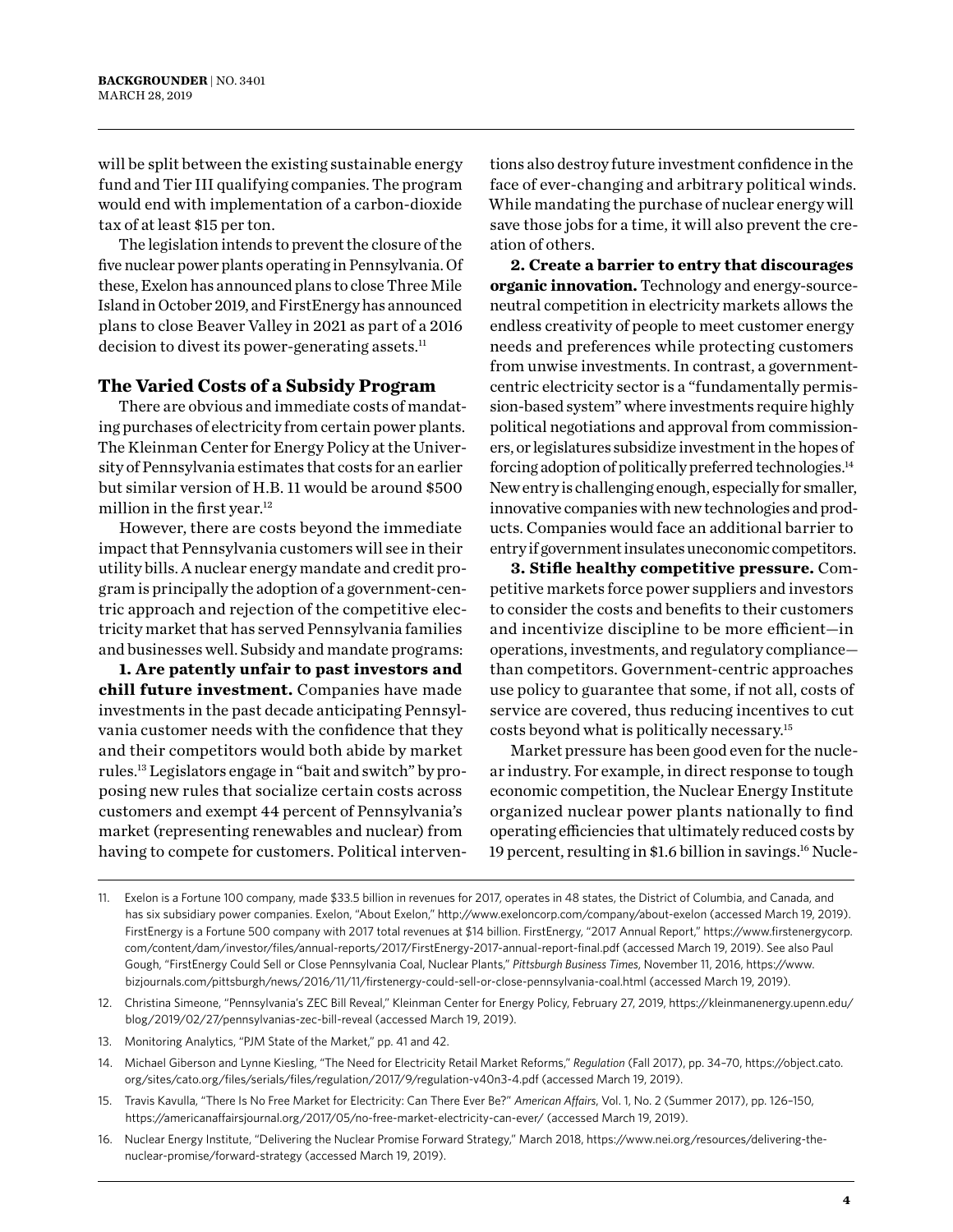ar power plants in competitive markets aggressively reduced the amount of time spent offline for refueling and adopted efficiencies to increase production,<sup>17</sup> while Pennsylvania's nuclear power plants have operating costs well below the industry average of \$33.50 per MW-hour.18 Subsidizing plants only calcifies existing industry and technology.

Undoubtedly, some companies have not been able to endure market pressure, creating room for others to fill the void. For example, it is precisely because Pennsylvania has a competitive market that it has been able to enjoy the benefits of the shale gas revolution. A mandate and subsidy program muddles these market signals.

**4. Ignore customer preferences and put lobbyists first.** H.B. 11 would override customer choice by forcing customers to fund the mandated use of nuclear power plants. Far from being consumer-focused, the proposal rewards political connections and cronyism. In contrast, competition in electricity services allows greater customer choice through the power of the consumers' own dollars. Choice comes not only in the form of resources (renewables, conventional fuels, or a mix) but also in financial products (such as fixed rates, risk preferences, indexed rates, or shortor long-term contracts). In the end, because electricity providers have to work for their customers, prices are competitive and quality improves. PJM's competitive markets have saved customers roughly \$3 billion a year since 1997.19

**5. Will not prevent eventual closure.** Not all of Pennsylvania's reactors are in economic hardship. It makes no sense to subsidize profitable companies, as H.B. 11 would do. However, even subsidizing failing ones will not solve the challenges facing surrounding communities when nuclear power plants eventually close, either by the healthy creative destruction

of competitive markets or by plants reaching the end of operating licenses. Each nuclear power plant in Pennsylvania is a part in a larger, dynamic economy. The way to a thriving economy is by creating a competitive tax and regulatory environment where companies want to do business. Fossilizing communities by subsidizing current employers will not lead to a healthy economy or a strong tax base in the long term.

Even so, closing and decommissioning a nuclear power plant is a long, multimillion-dollar process that does not completely turn off the tap of employment and local tax revenues. Though staff has been downsized, hundreds of employees in Wisconsin, California, Florida, and New Jersey are still working on closed reactor sites to prepare them for final decommissioning as far as 60 years out.<sup>20</sup> Rather than subsidizing nuclear power plants, Dauphin County (Three Mile Island) and Beaver County (Beaver Valley) would benefit from studying the experiences of these communities.

#### **Hold Firm to Electricity Choice**

Legislators should defend competitive markets and eliminate policies that created market unfairness in the first place. Rather than expand the Alternative Energy Portfolio Standard Program, Pennsylvania should eliminate all energy subsidies and trust customers to choose their electricity services. In 2015, Congress moved closer to a competitive national energy sector when it put wind and solar federal tax credits on a schedule to sunset in 2022. Pennsylvania should do likewise.

A system designed with the central premise that market competition yields better results for customers in the immediate and long term is fundamentally incompatible with top-down measures to protect certain players from competition. Pennsylvania's

- 19. News release, "PJM Marks 20 Years of the Competitive Electricity Market," PJM, March 27, 2017, http://www.pjm.com/-/media/about-pjm/ newsroom/2017-releases/20170327-pjm-marks-20th-anniversary-of-competitive-electricty-market.ashx (accessed March 19, 2019).
- 20. Aaron Larson, "Nuclear Plant Closings: What About the Workers?" *POWER Magazine*, April 1, 2014, https://www.powermag.com/nuclearplant-closings-what-about-the-workers/?pagenum=3 (accessed March 21, 2019); Bill Gallo Jr., "'Somber Day' as Nation's Oldest Nuclear Plant Closes. What Next?" NJ.com, September 2018, https://www.nj.com/news/2018/09/oyster\_creek\_nuclear\_plant\_closing\_what\_are\_the\_ im.html (accessed March 21, 2019); and Exelon, "Holtec International to Purchase Oyster Creek Generating Station," http://www.exeloncorp. com/locations/oyster-creek-set-to-be-acquired-by-holtec (accessed March 21, 2019).

<sup>17.</sup> Devin Hartman, "Environmental Benefits of Electricity Policy Reform," R Street, January 25, 2017, pp. 3 and 4, https://www.rstreet. org/2017/01/25/environmental-benefits-of-electricity-policy-reform/ (accessed March 19, 2019), and Devin Hartman, "The Market Advantage: A Q&A with Joe Bowring," R Street, June 28, 2017, https://www.rstreet.org/2017/06/28/the-market-advantage-a-qa-with-joebowring/ (accessed March 19, 2019).

<sup>18.</sup> Nuclear Energy Institute, "Nuclear Costs in Context," October 2018, https://www.nei.org/resources/reports-briefs/nuclear-costs-in-context (accessed March 19, 2019).